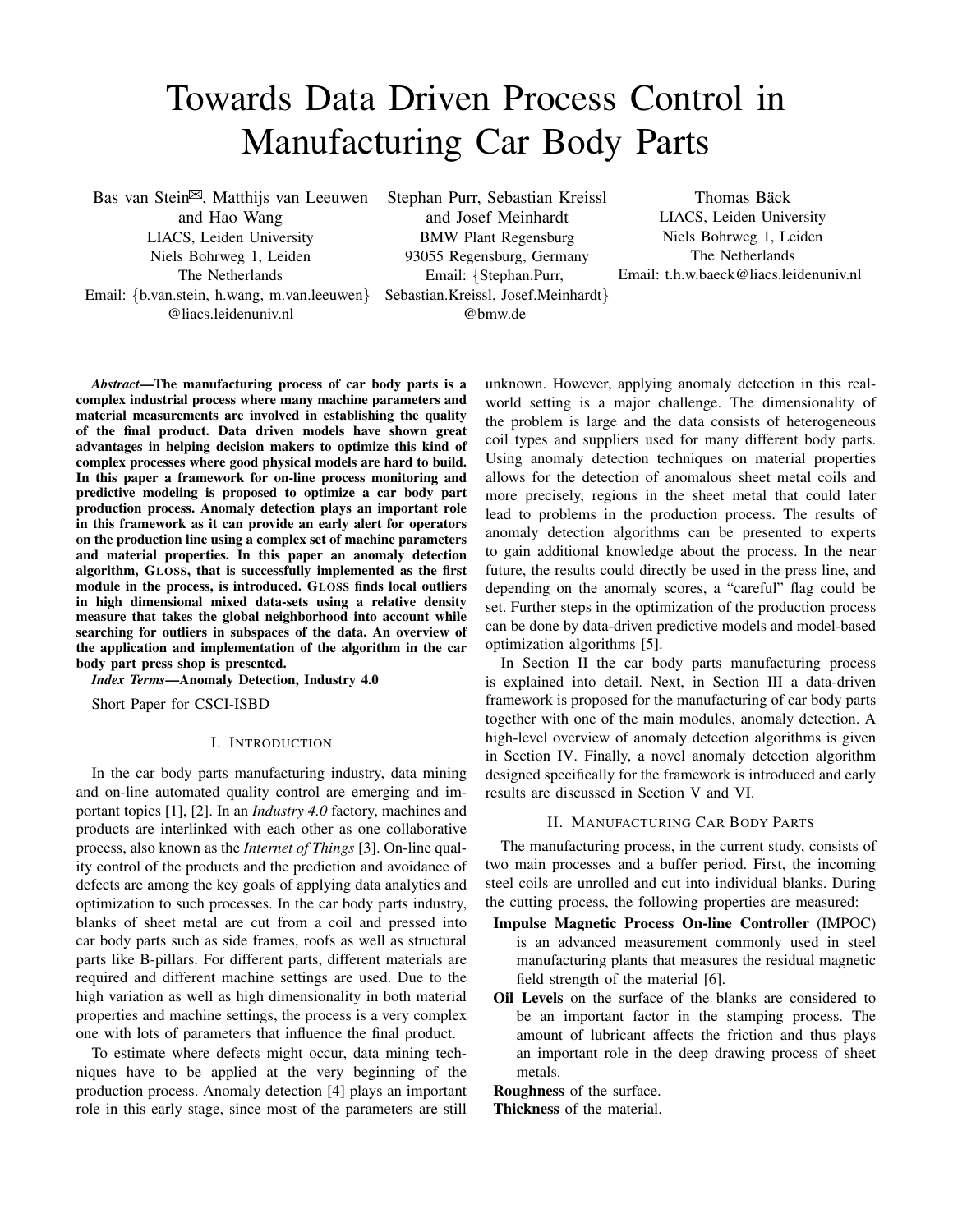

Fig. 1. A framework for optimizing and monitoring a car body parts manufacturing process.

## Peak Count of the surface, representing the number of peaks per square meter.

The steel blanks are then stacked on top of each other and stored in the buffer. After a certain time in the buffer, the stack of blanks are moved to the press line. At the press line the blanks are pressed into a specific car body part. Depending on the body part produced, the press line consists of a number of operations, each of them controlled by a large variety of machine parameters. Anomaly detection is needed to detect deviating material properties to warn the press line controllers of risks as early as possible. When blank properties are deviating significantly or abruptly, it might affect the quality of the produced parts. When these sudden changes are identified before entering the press line, the machine parameters can be adjusted in advance, reducing the potential number of defects, resulting in higher utilization and therefore reduced cost.

### III. A FRAMEWORK FOR ON-LINE PROCESS CONTROL

The optimization of such processes is far from trivial and receives increasing attention in research. In the field of *Optimal Operational Control* [7], [8] and *Real Time Optimization* (RTO) [9], [10] static mathematical models are constructed for the industrial process and used in the optimization procedure to search for good operational parameters for a specific process. These model-based control theories include both linear and nonlinear systems where set points of the controllers are assumed to be known. The downside of these mathematical models is that external disturbances and noise are usually not included and that the process of specifying these models can be very hard. Another downside is that the optimal configuration of operational parameters is almost never known and therefore these model based approaches will not be able to completely optimize the production process. Because of these limitations a data-driven approach for monitoring and optimizing production processes is proposed in this paper. Because the data-driven modeling requires minimal understanding of the mechanisms of the process and more importantly, the noises in measurements or machine settings can be reduced largely by incorporating a large amount of data, resulting in robust and reliable models. The proposed framework has to deal with high dimensional data coming in real-time. The framework needs to provide valuable feedback to the domain experts, decision makers and process controllers about the current and preferably also the future situation of the production process.

The proposed framework globally consists of the following steps: First data is collected per process unit (step) in a centralized data management system. The data being collected first for the car body part stamping process comes from the cutting line where material properties are measured (see Figure 1). Second, unsupervised algorithms such as anomaly detection are applied on the measurements to quickly detect deviations and interesting regions in the incoming blanks. Finally, predictive data driven models such as *Random Forests* [11] can be trained on the collected historical data containing material properties, machine parameters and quality indicators, to predict the final quality of the incoming steel blanks before stamping. Based on predictive models, the machine settings can be optimized to achieve a better predicted product quality using model-based optimization procedures [5].

#### IV. ANOMALY DETECTION IN INDUSTRY

In industry, anomaly detection algorithms are used in many areas to detect possible flaws in systems and processes [4]. Most applications of anomaly detection can be found in the security [12], [13], insurance and banking sectors [14], where anomaly detection algorithms are applied to detect possible intrusions and fraud cases, respectively. Anomaly detection in the car manufacturing industry is not applied on a wide scale as of yet, although several applications exist. For example, anomaly detection can be used in mixed-product assembly lines to detect abnormal logistic states (ALSs) [15]. These states seriously hinder efficient delivery of materials to the assembly line and it is therefore of major importance to detect them as early as possible. Anomaly detection can also be used in the automatic inspection of metal parts by using thermographic images [2]. Using these thermal images, cracks and other surface defects can be detected on the fly using existing anomaly detection procedures. However, a complex process application such as in this paper has not been reported yet.

## V. GLOSS: ANOMALY DETECTION FOR COMPLEX HIGH DIMENSIONAL DATA

Many anomaly detection algorithms already exist, from statistical anomaly detection algorithms [16] that detect global outliers to clustering based anomaly detection algorithms [17]. Most popular outlier methods used today are density based local outlier algorithms such as *Local Outlier Factor* (LOF) [18], *Local Outlier Probabilities* (LoOP) [19] and *Local Correlation Integral* (LOCI) [20]. These outlier detection algorithms compare the densities of data points with the relative densities of the direct neighboring data points. The main bottleneck of these local outlier algorithms is that they suffer from the curse of dimensionality when the dimensionality grows to several hundreds of parameters. That is why for the complex task of detecting anomalous steel coils in this high dimensional mixed data set, *Global Local Outliers in Sub Spaces* (GLOSS) is introduced. GLOSS is a local outlier detection algorithm based on the existing outlier detection algorithm LoOP [19] combined with a subspace search procedure from *High Contrast Subspaces* (HiCS) [21]. The algorithm searches for outliers in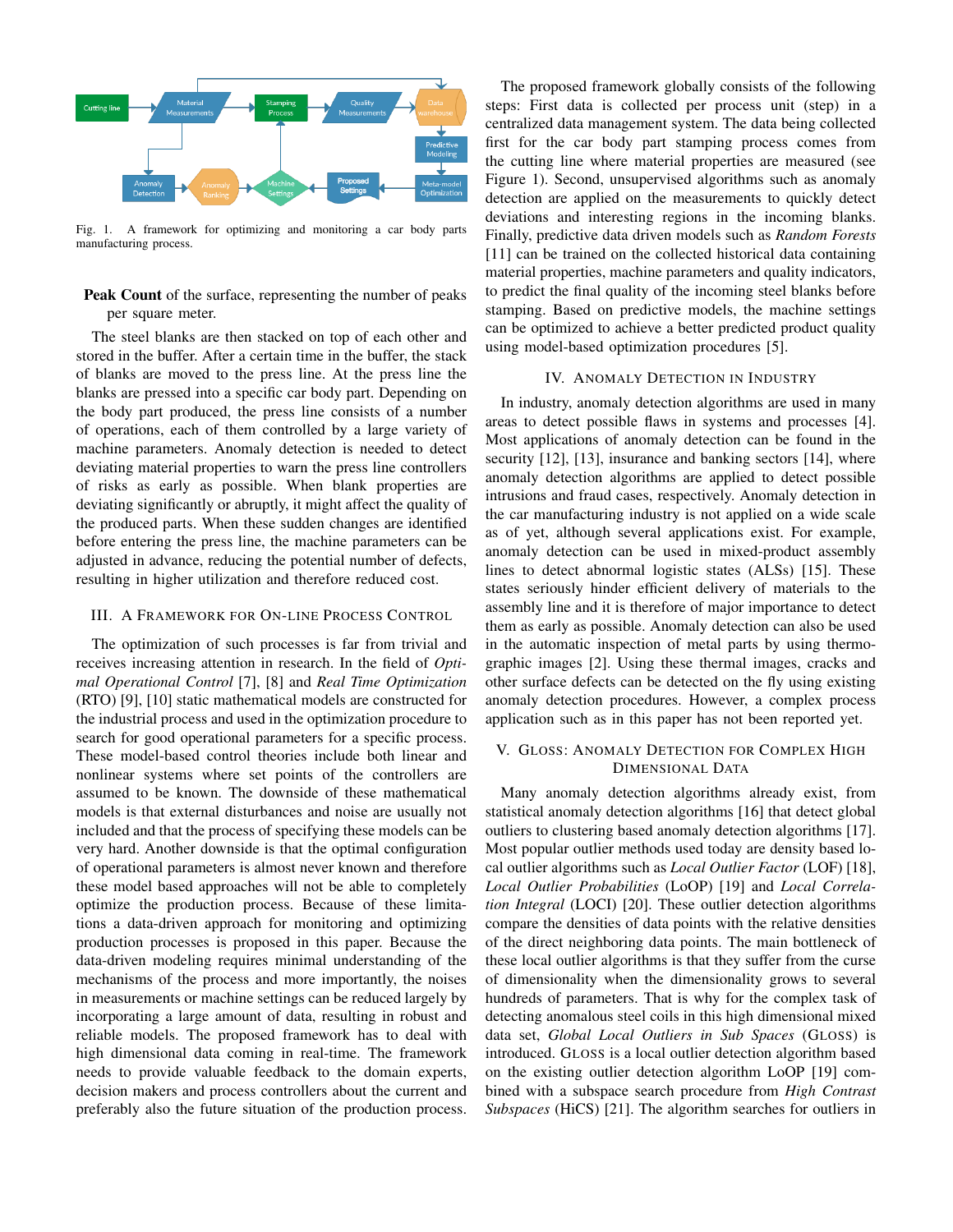

Fig. 2. Synthetic dataset with six dimensions, consisting of a mixture of samples from three distributions. Shown are the global  $6D$  space projected onto 2D (top left), and three 2D subspaces (other). The implanted outlier (red star) can only be detected in Subspace 1 (top right) if local outlier detection uses its global neighbors (yellow diamonds) instead of its subspace neighbors.

subspaces of the data instead of the global feature space. In practice this means that each coil is split into 99 overlapping segments in the length of the coil. Each segment (with a length of 2% of the complete coil) is assigned an outlier probability using the relative density between this segment and the same position on globally similar coils. Because the data set consists of several different mixtures (steel grades and suppliers), it is important that the segments are related to the coils' global neighborhood instead of the local neighborhood. When only considering local neighborhoods, local outliers could "hide" behind different coil types (and thus not be detected).

Figure 2 illustrates the problem that we consider on a synthetic dataset. The data consists of three normally distributed clusters in six dimensions. When considering all the data points, the data point depicted by the red star is not a local outlier in any of the subspaces; neither in the global nor in any of the two-dimensional subspaces (only three shown). However, when only considering the data point's neighbors in the global space, depicted with yellow diamonds, we can observe that the red star is a clear outlier in the 2D subspace shown in the top right plot: *it is relatively far away from other data points belonging to this component of the mixture*. This special type of outliers we call *Local Subspace Outlier in Global Neighborhood* and the aim of the proposed algorithm GLOSS is to detect these outliers as well as more regular global and local outliers. Existing outlier detection algorithms are unable to accurately mark the above outliers, whereas our method can, especially in high-dimensional data.

On a high level, the algorithm uses the following procedure. First of all, the global  $k$ -neighborhood is computed for each data point. After that, for each data point a local outlier detection method is used to compute outlier scores for each considered subspace, *relative to its global neighborhood*. As mentioned, the instantiation in this paper uses LoOP because it computes (normalized) probabilities rather than hard-tointerpret scores. Finally, for purposes of ranking each data point is assigned the maximum probability assigned to one of the considered subspaces. In more detail, we combine and

adapt a combination of LoOP and HiCS as follows. The *standard distance* of LoOP is altered to incorporate a feature subspace F and a *global* neighborhood relation G:

$$
\sigma(p_F, G_p) = \sqrt{\frac{\sum_{s \in G_g} d(p_F, s_F)^2}{|G_p|}},\tag{1}
$$

where  $p_F$  and  $s_F$  are data points p and s projected onto subspace  $F \in \mathcal{F}$  and  $G_p$  is the set of points in the global neighborhood of p. Then, based on the *probabilistic set distance* (pdist) as defined in LoOP [19], we define the *Probabilistic Global Local Outlier Factor* PGLOF as:

$$
PGLOF_{\lambda,G_p}(p_m) = \frac{pdist(\lambda, p_m, G_p)}{E_{s \in G_p}[pdist(\lambda, s, G_s)]} - 1 \quad (2)
$$

Where  $\lambda$  is a constant that is set to 3 for a 98% confidence interval. Finally, subspace outlier probabilities are computed using PGLOF as defined in Definition 1, i.e., with the *global* neighborhood projected onto the features in the *subspace*.

*Definition 1 (Global Local Outlier in Subspaces):* The probability of a point  $p$  being a global local outlier in subspaces is defined as:

$$
GLOSS_S(p) = \max \left\{ 0, \text{erf}\left(\frac{PGLOF_{\lambda,S}(p)}{nPGLOF \cdot \sqrt{2}}\right) \right\}
$$

where  $nPGLOF = \lambda \cdot Stddev(PGLOF)$  the standard deviation of PGLOF values, assuming a mean of 0, and erf is the standard *Gauss error function*.

### VI. APPLICATION TO INDUSTRY

The GLOSS algorithm is applied on an industrial proprietary dataset made available to us by the *BMW Group* at plant Regensburg, Germany. This dataset is the original motivation of GLOSS since it is high dimensional and consists of a highly mixed set of steel coils from different suppliers and steel grades. The steel coil dataset consists of 2204 coils (data points) from the time period December 2014 to December 2015. Each coil is represented by 1188 features, grouped into 99 12-dimensional subspaces. Each subspace represents 2% of the coils length and consists of 3 tracks in width. Each subspace consists of 3 averaged IMPOC measurements and 9 averaged Oil level values (3 for each track). GLOSS and LoOP are compared using all global features. Other algorithms are not included in the evaluation because of the high dimensionality of the data; run times would be unreasonably long. Two sample coils of the results are shown in Figures 3 and 4.

It can be noticed from Figures 3 and 4 that GLOSS is capable of detecting a complete outlier region in the coil, while LoOP is only capable of capturing the sudden changes at the start and end of these anomalous regions. For example, in coil  $#1$ there is a region near the end of the coil with a sudden drop of oil levels and IMPOC. LoOP is capable of detecting the sudden drop at the beginning of this region but reports that everything is fine once the oil levels are being stable again. GLOSS on the other hand detects this complete region of low IMPOC and oil levels as being unexpected behavior for this coil. Process experts confirm that the results given by GLOSS are more informative and leading to better outlier rankings.